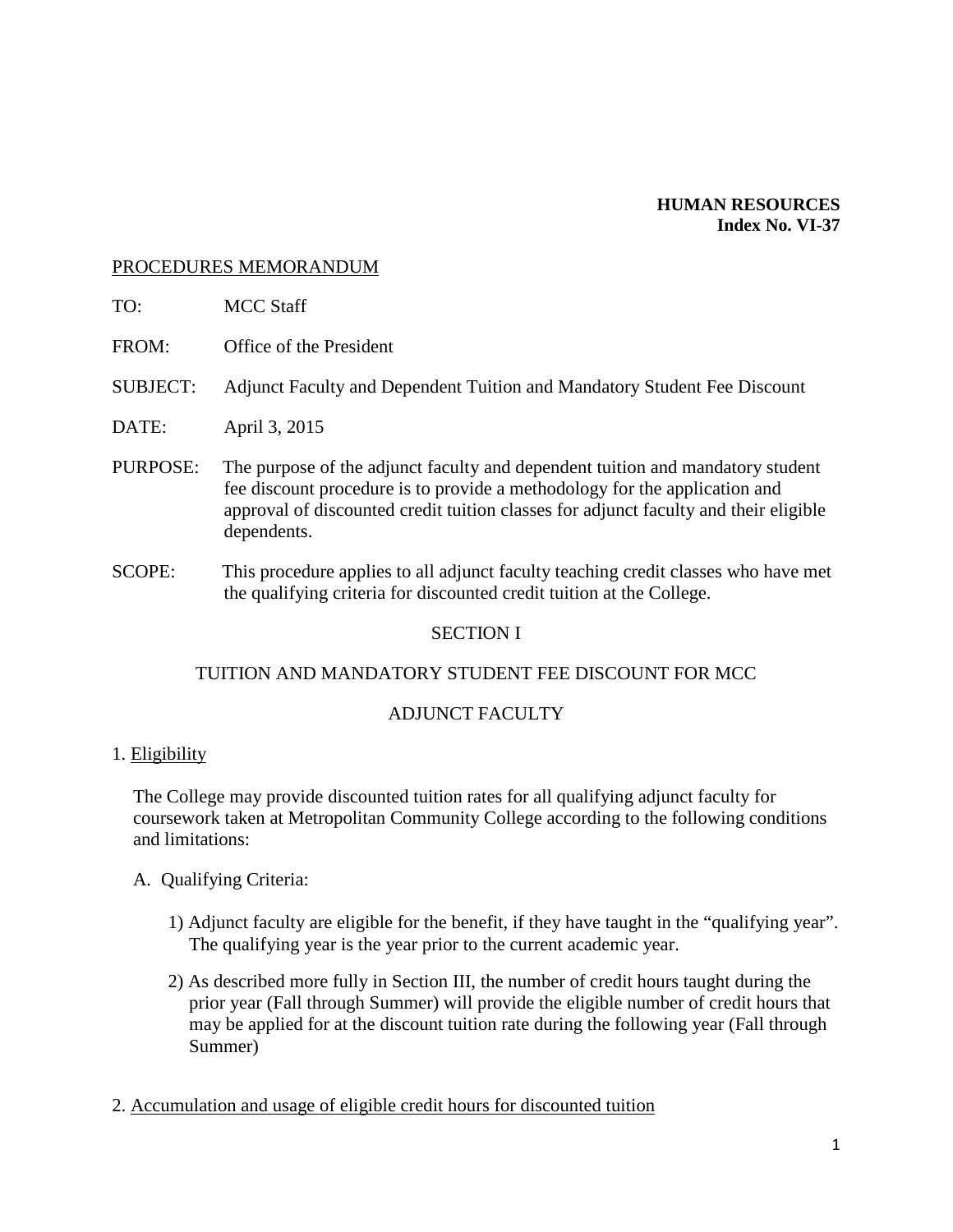A. Credit hour accumulation only applies to credit class sections with corresponding Equivalent Credit Hours (ECH). There is no accumulation for credit hours attached to distance learning sections, secondary, or stacked classes.

### 3. Formula for discounted credit tuition rate

- A. Eligible credit hours and the mandatory student service fee are discounted at 50% for adjunct faculty who have met the qualifying criteria in Section I, Paragraph 1.A. Tuition will be discounted according to the residency status of the adjunct faculty.
- B. The benefit applies only to credit courses.
- C. Books, lab fees and other fees are the responsibility of the enrolling student.
- 4. Approval and Registration Process
	- A. Adjunct faculty wishing to take discounted tuition coursework shall initiate the Adjunct Faculty Tuition Discount Form. (A copy of the current form is available at MyWay) Tuition discount for eligible adjunct faculty is provided on a space available basis.
	- B. The adjunct faculty's signature and the signature of the appropriate Academic Dean are required for adjunct faculty discounted tuition coursework.
	- C. The adjunct faculty must enroll through Central Registration, complete the Adjunct Faculty Tuition Discount form, and obtain the Dean's signature. Once the required signatures are secured, Academic Affairs forwards the form to the Business Office for processing and reimbursement, if applicable.

## SECTION II

## TUITION AND MANDATORY STUDENT FEE DISCOUNT FOR

## DEPENDENTS OF MCC ADJUNCT FACULTY

#### 1. Eligibility

The College may provide discounted tuition rates for all qualifying dependents of adjunct faculty for coursework taken at Metropolitan Community College subject to the following conditions and limitations:

- A. The adjunct faculty sponsor must be a current adjunct faculty who has met the eligibility criteria as specified in Section I.
- B. Eligible dependents under this tuition discount provision are defined as:

1) the spouse of the adjunct faculty; and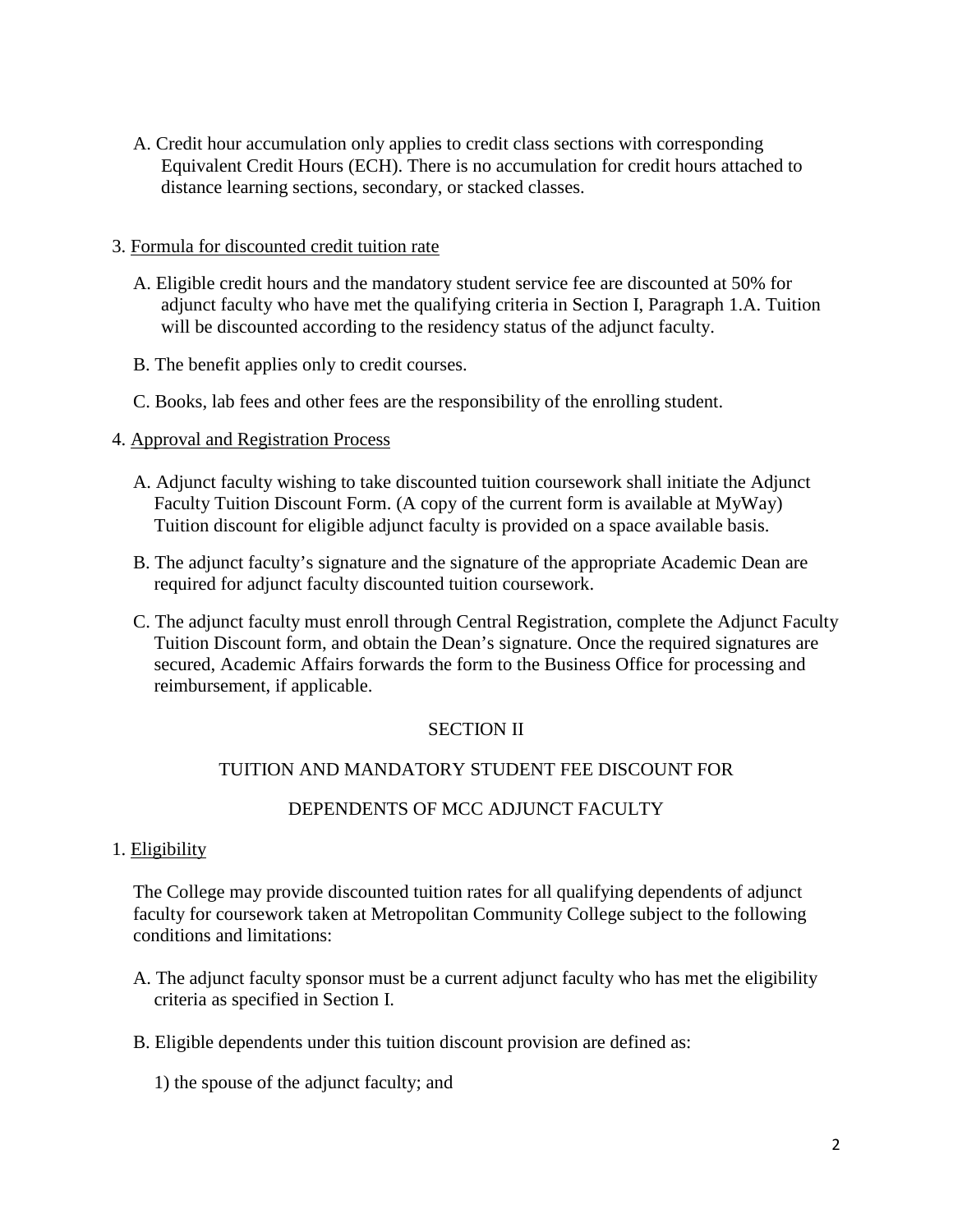- 2) child of the adjunct faculty, providing the child either is claimed as a dependent on the adjunct faculty's federal income tax return or otherwise is the adjunct faculty's dependent child as defined in Section 132(f) of the Internal Revenue Code and thus eligible to receive a "qualified tuition reduction" under the Internal Revenue Code; and
- 3) a child of the adjunct faculty's spouse, providing the child lives in the same household as the adjunct faculty and is claimed as a dependent on the adjunct faculty's federal income tax return as defined in Section 132(h) of the Internal Revenue Code and thus eligible to receive a "qualified tuition reduction" under the Internal Revenue Code.
- C. The benefit applies only to credit courses; and
- D. Books, lab fees, and other fees are the responsibility of the enrolling student; and

# 3. Approval and Registration Process

- A. Sponsoring adjunct faculty of dependents wishing to take discounted tuition coursework shall initiate the Adjunct Faculty Dependent Tuition Discount Form (A copy of the current form is available in the forms bank on MyWay). Tuition discount for eligible dependent is provided on a space available basis.
- B. The sponsoring adjunct faculty's signature and the signature of the appropriate Academic Dean are required for discounted tuition coursework.
- C. The dependent must enroll through Central Registration, complete the Adjunct Faculty Dependent Tuition Discount form, and obtain the adjunct faculty's signature. The adjunct faculty must obtain the appropriate Dean's signature. Once the required signatures are secured, Academic Affairs forwards the form to the Business office for processing and reimbursement, if applicable.

# SECTION III

# DETERMINATION OF BENEFITS

## 1. General

Once the qualifying criteria have been met, the number of discounted tuition credit hours available to an adjunct faculty or his/her eligible dependent will be determined by the number of credit hours taught by the adjunct faculty during the previous academic year. For example, if an adjunct faculty teaches 9 ECH during the previous academic year, that adjunct faculty member and his/her qualifying dependents would be eligible for a combined total of 9 discounted ECH during the current academic year.

## 2. Withdrawal from class